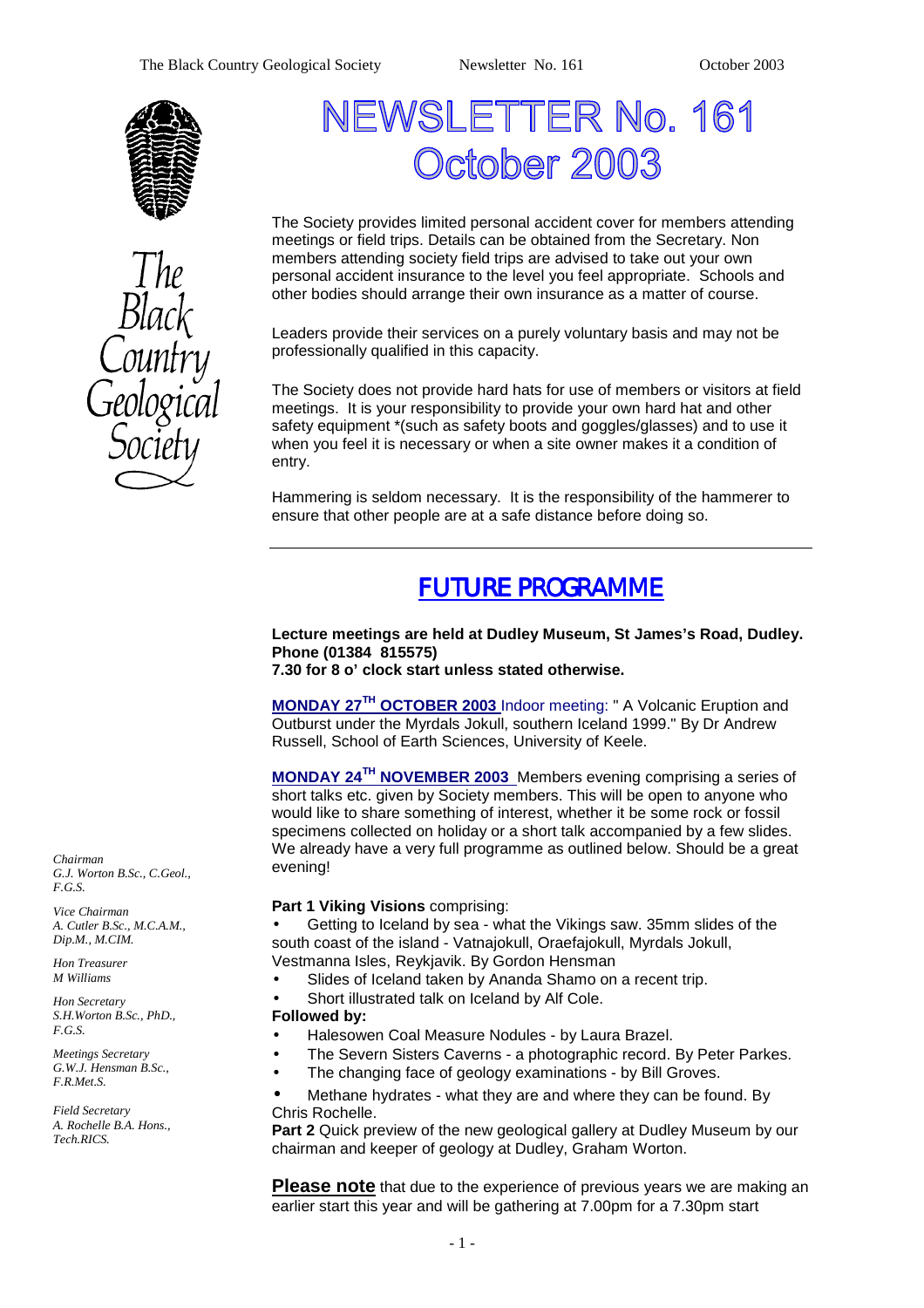MONDAY 26<sup>TH</sup> JANUARY 2004 Indoor meeting: "You can take a cow to water.........the evolution of whales." by Dr Paul Smith, Lapworth Museum, University of Birmingham.

Paul is a long standing member of B.C.G.S. and has delivered many a fascinating lecture as well as leading several delightful and informative field trips. We very much look forward to this lecture on the evolution of an animal which is the subject of intense interest at the moment. *Note this is a change to the previously advertised title of "Tropical Carbonates in Polar Climates"* 

**MONDAY 29TH MARCH 2004** Indoor meeting: **7.30pm start** Annual General Meeting followed by "The geology of the Longmynd, Priors Holt and the Knills area" by Mike Williams and Andrew Rochelle. This evening will preview the geological history of the area in readiness for the field trip in the following month.

**SATURDAY 24<sup>TH</sup> APRIL 2004** Field Trip: "The geology of the Longmynd, Priors Holt and the Knills area" led by Mike Williams and Andrew Rochelle.

This trip will look at the exotic landscape of the Pre-Cambrian created by the sedimentary and pyroclastic rocks of the district and will conclude with a visit to the Silurian shoreline exposed at the southern end of the Longmynd. Further details to follow.

**SATURDAY 15TH MAY 2004** Field Trip "The glacial and post glacial features of Eatsern Shropshire" led by Andrew Rochelle.This will be a visit to the special natural heritage of the Aqualate area. The trip will particularly examine the ice sheet debris in East Shropshire and West Staffordshire and is timed to see the woodlands at their best. Come and see the bluebells.

**JULY 2004 provisional - date tbc** Field Trip: "Journey into the heart of a geosyncline' Led by Mike Williams

This trip will take in the scenery and geomorphology of the Elan Valley, into the upper Yswyth valley and across Parsons Gorge to look at fossiliferous rocks and finishing in the turbidite sequences around Aberystwyth. More details to follow in due course.

1



By a curious fluke of timing, our next indoor meeting and the following members evening, feature the volcanics of Iceland. These occur at the same time as an argument is going on in earth science about how igneous rocks come up to the surface from the inner depths of the planet below us. In particular, the argument centres on whether or not mantle plumes (essentially rising columns of molten rock which push their way up through the denser crystalline crustal rocks around them to form volcanoes and volcanic island chains like the Hawaiian islands and may be involved in the formation of Iceland at the mid Atlantic ridge). The argument is about the fact that the plume idea to explain things is a nice but rather vague concept that may not be capable of testing by scientific means. Evidence that is currently being scrutinised is quite complicated stuff relating to 'anomalous rates of basalt production, how the plume moves through the mantle and looking for alternative ideas to explain things like Large Igneous Provinces (LIPs) i.e. flood basalt areas like Deccan in northern India or the Siberian Steppes. Whatever comes of this reexamination of the facts we can be sure that there will be plenty of mysteries and anomalies that will keep geophysicists and geochemists occupied for many years to come. If you would like more information about the ongoing debate, I would recommend dipping into the September 2003 edition of 'The Geoscientist' Volume 13, No 9 or visiting the Geological Society's website at [www.geolsoc.org.uk](http://www.geolsoc.org.uk/).

Graham W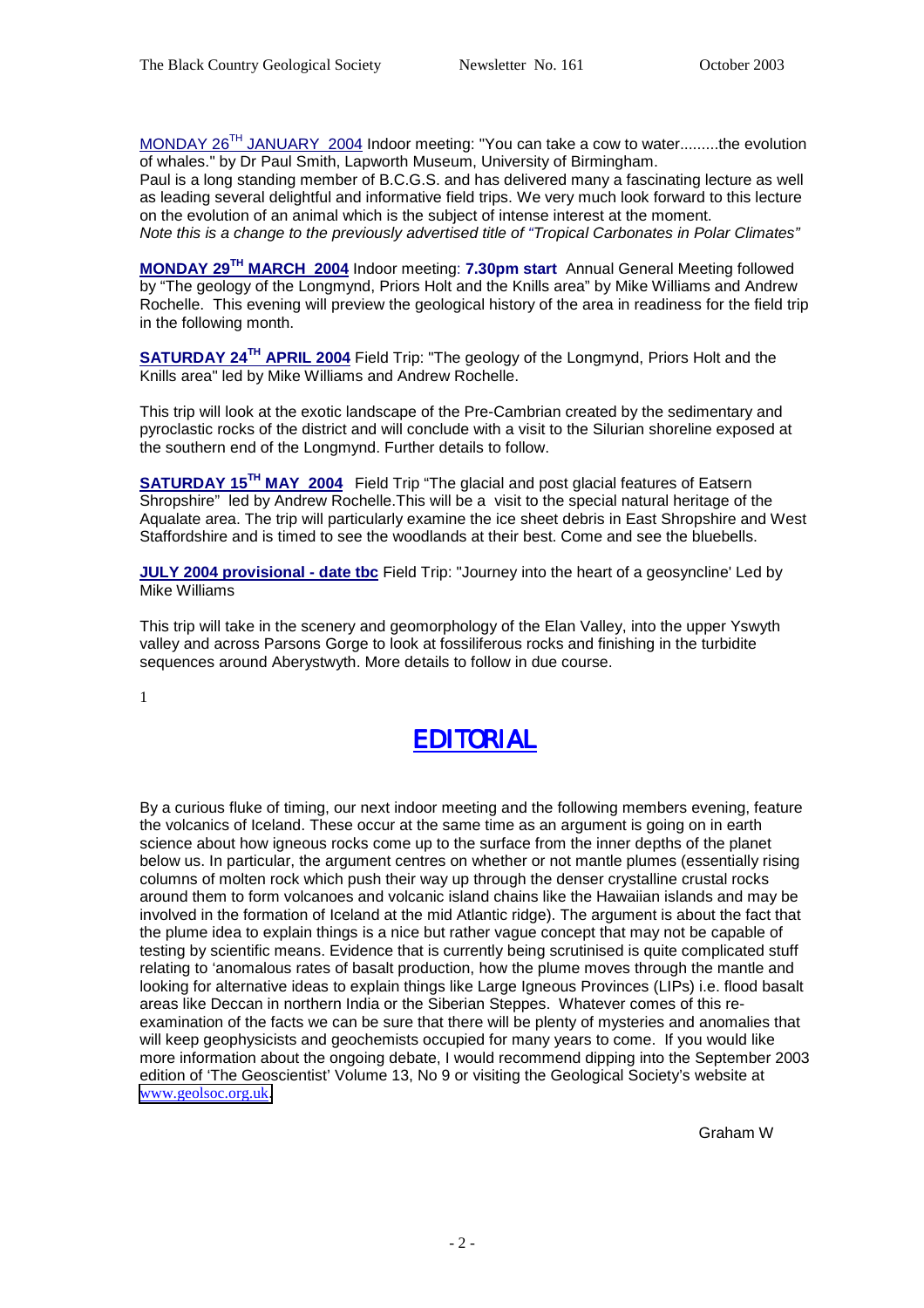# *REPORTS*

**SATURDAY 11TH OCTOBER 2003** Field Trip: "Erratics, ventifacts and ice sheet debris" led by Andrew Rochelle.

The weather was beautiful, when we met at Pattingham Church at 11 00 am. We were joined by Mr. David Burton of Pasford Farm for the day. Mr Burton brought to us insights into the history, farming practice and geology of the area. Twelve Society members attended.

A short visit to the graveyard of St. Chads church gave views across the incised valleys of the Severn and Worfe. The deeply incised valleys were the product of icesheet meltwater at the end of the Devension Ice Age, the last great landscape forming agent in Britain.

At the next stop in Copley Lane, views towards the Wrekin across the incised valleys of the Nun Brook, River Worfe and the Mad Brook, enabled members to appreciate the powerful nature of water erosion, icesheet deposition and permafrost phenomena. Erratics were found in the field at this stop.

A stop was then made within the Nun Brook valley and the tiny nature of the stream was compared with the deep and wide valley.

A relict kettle hole and black peaty soil was then studied before returning to Pattingham for lunch.

After lunch two large erratics at the entrance to Pasford Farm were studied. They were identified as a Lake District Granite. At a field near the entrance to Pasford Farm patterned ground was marked by faint yellow patterns in a crop of sugar beet. We then walked via the old mill studying an exposure of Bunter Sandstone, before looking at a dry valley, presumed to have been formed by a catastrophic meltwater flood event. Erratic boulders, stream eroded pebbles and till over sandstone were well observed.

At a field near the farm, which had recently been worked, erratics and a few ventifacts were found. All in all an excellent day.

Thanks to Mr. Neil Burton for permission to walk the area and for Mr. David Burton's company and stimulating conversation..

Andrew Rochelle

### *CONSERVATION COLUMN*

#### **Malvern and Abberley Hills – UK's second Geopark**

We are very happy to announce that the bid put forward to the European Geoparks Network by the partnerships surrounding the Malvern and Abberley Hills, Co-ordinated by the Geology Trusts (formerly the Hereford and Worcester Earth Heritage Trust) has been approved. As such this neighbouring area has been formerly recognised for its wonderful geological heritage and the use of that heritage by man. We will have more details available for the next newsletter.

Our congratulations to those involved.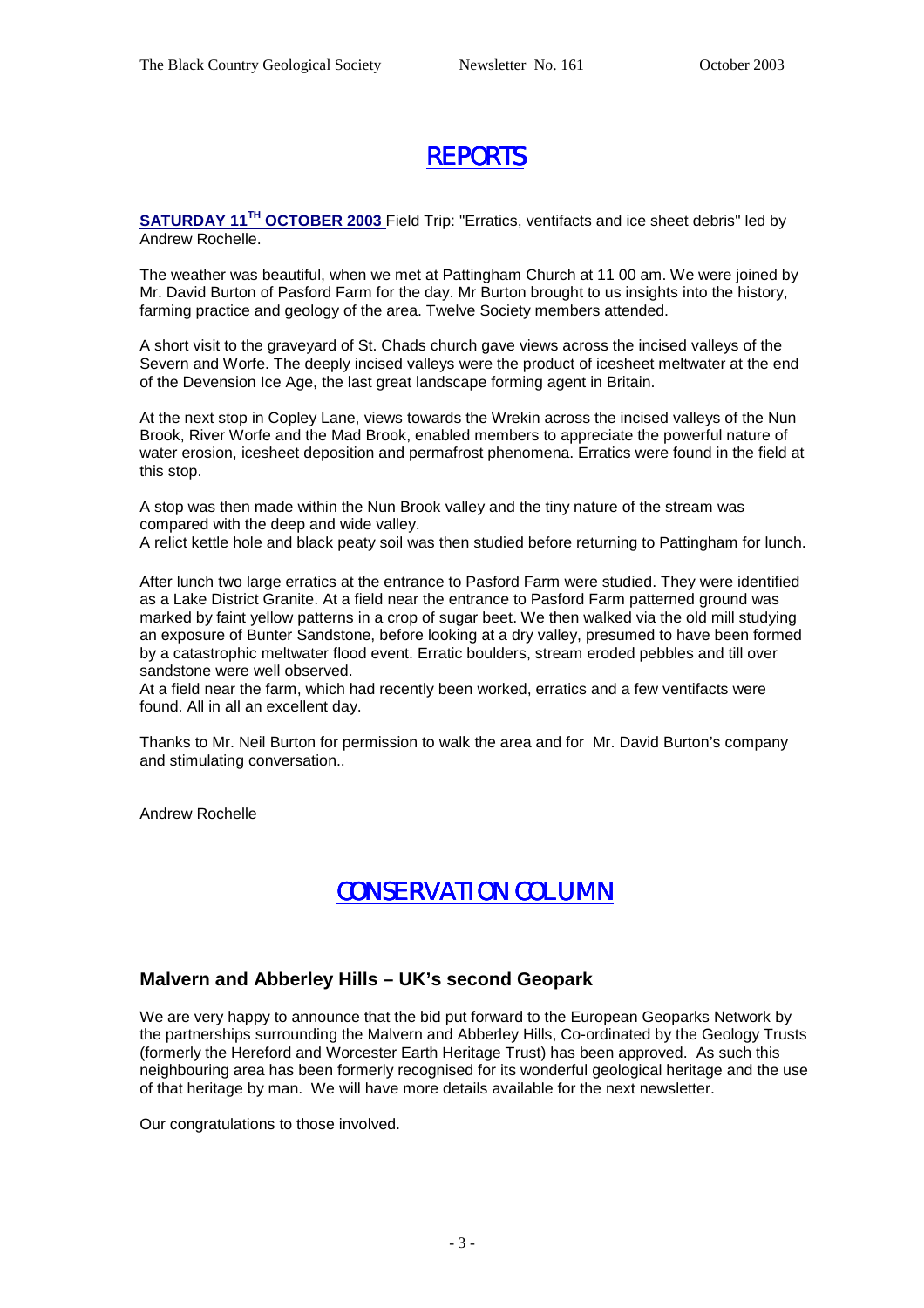#### **Wrens Nest Update**

The engineering works at the Wrens Nest has come to a halt as the winter draws in and the bats return to the quiet cool caverns to hibernate. This means that no serious engineering action will be occurring until next April when the bats leave again as the weather (hopefully) improves.

#### WORKING PARTY UPDATE

As previously stated, excavated materials from the first stage of works have been set aside for picking over to allow the collection of a comprehensive suite of specimens for the museum. On three separate occasions during September, weekend conservation working parties involving both the museum, the BCGS and King Edward the VI<sup>th</sup> sixth form college, Stourbridge group members took place and 'salvaged' much material for the Dudley Collections. Now as the restoration phase of the works has been delayed, there will be more opportunities to add to this good work before the stocks are removed back into the permanent engineering works next year. I will publish new dates in the December issue of the newsletter, with a resume of the findings todate



*Fig. 1 The conservation crew on one of the stockpiles at Wrens Nest September 2003.* 

#### *From Left to Right;*

*Bob Duncan,Gordon Hensman,Graham worton, Leila Battison, Linda Buterl, Sarah Butler, John , Alex James, Gareth Izon and Richard Newport* 

#### **Dudley Museum Update –** *Collections*



The Dudley geological collection has received another sizeable boost thanks to a donation in September by BCGS member Steve Powell. Some of you may know Steve as the author of mining histories like 'The limestone Mines of Dudley' and through his artwork that featured in the recent 'Speleoart' exhibition at the museum. Steve has donated many fine mineral and fossil specimens that he has collected over the years from a number of sites across England and Wales. Some of which are no longer accessible.

*Fig. 4 Piece of Galena and Calcite ore from Snailbeach mine Shropshire.from the recent donation by Steve Powell*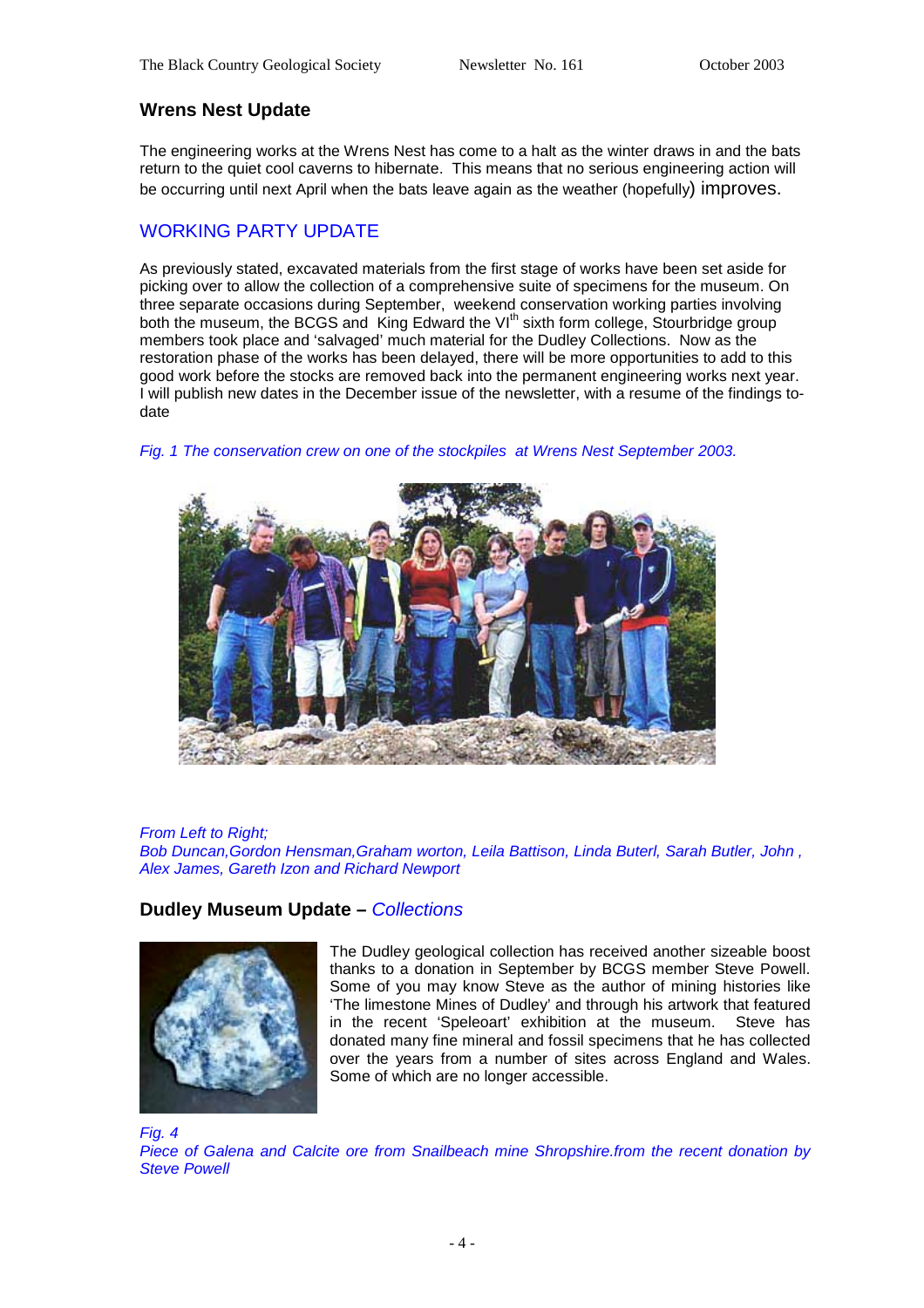#### **Rock and Fossil Surgeries;**

If you have any specimens that you would like identified then please make a note of the dates and times below and come along and join us.

| Saturday October 25 <sup>th</sup>  | 10.00 am to 12.00 noon |
|------------------------------------|------------------------|
| Thursday November 20 <sup>th</sup> | 11.00am to 1.00pm      |
| Saturday December 13th             | 10.00 am to 12.00 noon |

#### **Dudley Museum Update –** *Exhibitions*

#### *The New Permanent Geology gallery*

As I write this edition of the conservation column, workmen have just arrived in the museum to begin installing the new ceiling and electrics in what was formerly the 'Time Trail' gallery before its sad demise due to dry rot. Next week the display cases will begin to be dressed and on the  $10^{th}$  November, the new flooring will be laid. These are exciting times**.** 

*Fig. 2 The state of the gallery today, before the transformation that will occur in the next few weeks* 



In this new gallery we are not attempting to repeat or improve upon what the Time Trail achieved , such an undertaking would requires a better resourced future and a larger area to deliver the vision that that we would wish to come to fruition if we are to do that story justice. At the members evening in November however, you will get a chance to see the way we have chosen to go in the storyline and style of new interpretation for geology at Dudley. This gallery will hopefully be, in its own way, as inspirational and tactile as the time trail was and will certainly illustrate what is truly remarkable about the Geology of Dudley and the Black Country

We have put much more emphasis on accessing the subject for those with a disability or impairment this time around by introducing audio-visual elements and touchable objects wherever it has been sensible to do so. We have also listened to the educational community and tried to cover the key aspects of Earth science in the new displays as well as making things as aesthetically pleasing as we can within the constraints that we have.

The opening of this new geology gallery signifies the general expansion in the geological coverage at the museum in other ways too. In response to the rising number of school, college and community group requesting talks and teaching sessions about rocks, fossils, mining, local history ,soils and environment, we have been working on the provision of a formal, earth sciences educational service based at the museum. This will use a series of experiments, handling collections and other geological resources that we are putting together at the moment.

Clearly this educational work is not something that we can do within the confines of the new geology gallery which needs to be open to casual visitors too. Therefore, in order to make this happen we have specifically designated gallery 4 (the upstairs gallery that currently holds the temporary geological displays) as the geology education and fossil identification room. This will be used to host a wide range of 'sessions' for schools and colleges using the new resources and our staff and demonstrators trained to deliver these sessions. Hopefully this series of new developments will return geology to centre stage at Dudley Museum and set the scene for even better things to follow.

I would also like to offer a final and sincere invite to those of you who have not yet offered opinion to do so now before we have reached a point where no further modifications or amendments are